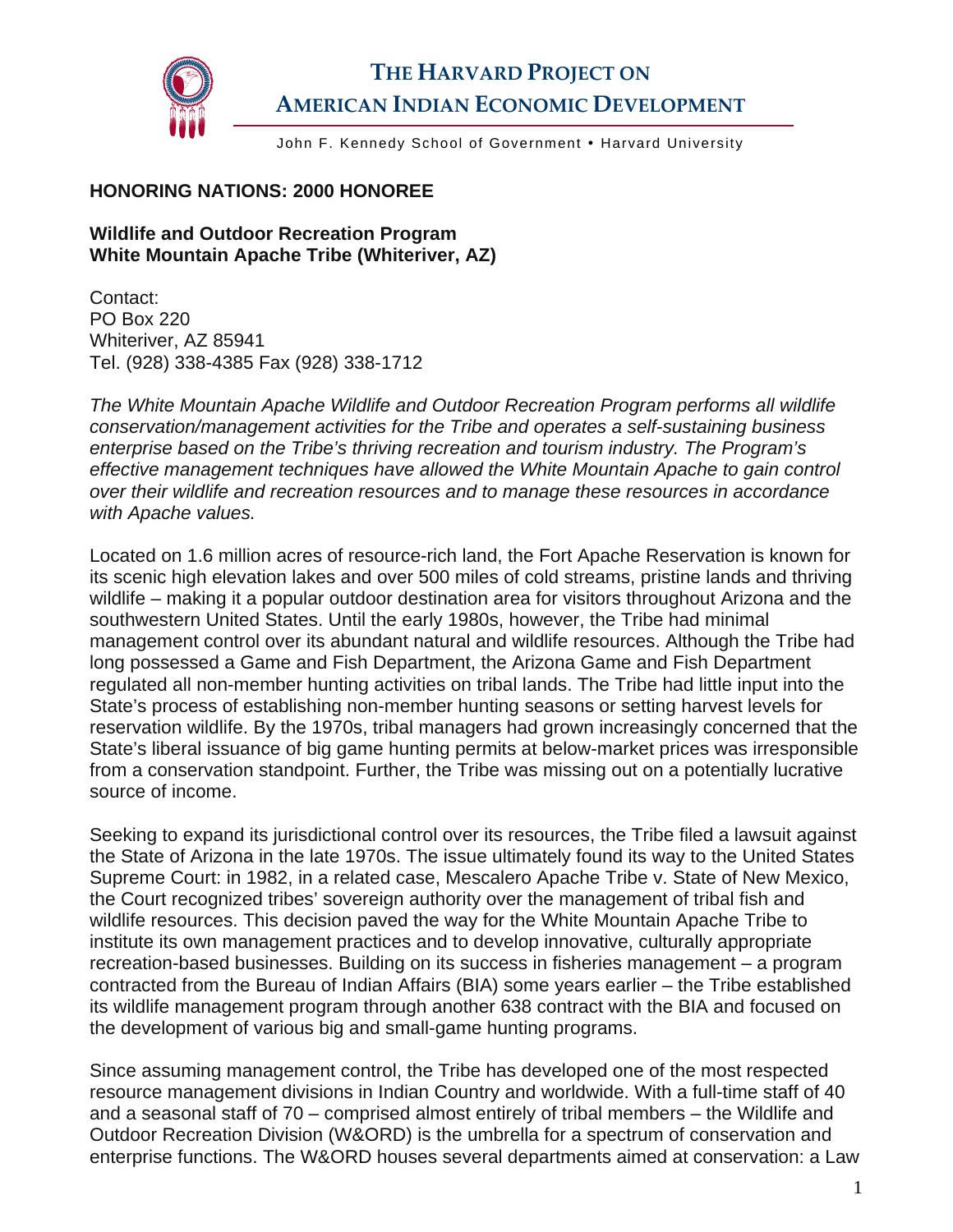Enforcement Department with 12 certified tribal game rangers, and a Fish and Wildlife Department that employs tribal biologists and technicians who, among other activities, manage a sensitive species program. The W&ORD also oversees two profit-generating tribal enterprises: the Outdoor Recreation Department, which sells permits for recreation activities, and the Trophy Hunting Program, which is anchored by the Tribe's world-renowned elk hunting program, but also includes hunts for pronghorn antelope, bighorn sheep, bear, mountain lion and turkey.

The W&ORD has been successful in both preserving the reservation's wildlife population and creating sustainable revenue streams for the Tribe – functions that the Tribe has shown can be complementary despite the commonly held belief that they are diametrically opposed.

For example, the Division's strategy of pursuing conservative harvest levels and strict monitoring practices, which are articulated in the Tribe's self-designed Game and Fish Code, has resulted in an extremely healthy wildlife population. In fact, the Tribe has produced more Boone and Crockett record-book elk than any other individual land management area in the world. Indeed, the W&ORD's mantra of "quality over quantity" is paying off: trophy bull elk packages command a price of \$14,500, and in a special sealed-bid action conducted by the Tribe in 2000, one trophy bull elk hunt sold for a record \$38,000. Critically, the W&ORD is constantly searching for ways to link its successful conservation efforts with new profitgenerating activities to meet the ever-evolving demand for outdoor recreation services and to enhance the funding base for conservation and resource management programs. Taking the success of its trophy elk hunt sales to the next level, the W&ORD has established outfitted fishing expeditions, a rent-a-lake program and guided canyoneering, camping, hiking, and white water rafting trips. In short, self-governance over resource management has given the W&ORD freedom to innovate in its enterprise development. The Tribe now generates over \$600,000 in profits from its W&ORD enterprises annually.

There are other hallmarks of the W&ORD's success. The Division's sound biological strategy has not only enabled the Tribe to generate profits once unimaginable under state management, but it has given the Tribe the necessary expertise to take on sensitive plant and animal management – a balanced approach that distinguishes it from most wildlife management programs in Indian Country. An example is the Tribe's work in recovering the native Apache Trout. The U.S. Fish and Wildlife Service (USFWS) acknowledges that the Tribe's biological expertise and active local participation have been the primary reasons why this once-endangered species has been upgraded to threatened status – and is well on its way to being completely de-listed. By combining strong will, good management and technical know-how, the Tribe has avoided the costly and time-consuming litigation that has plagued other tribes' involvement in recovery efforts. In fact, state and federal agencies have asked the Tribe to lend its expertise to partnerships for the recovery of a variety of threatened species, including the Mexican spotted owl and the Mexican gray wolf.

Several key factors underlie the W&ORD's sustained success in resource management. First, the Tribe is fully dedicated to managing its own resources rather than relying on outsiders. Since the legal win in the Supreme Court in the 1980s, the Tribe has consistently sought to further expand and exercise its jurisdictional sovereignty. In the mid-1990s, for instance, the Tribe's relationship with the USFWS became strained by a series of proposed species listings and critical habitat designations involving tribal lands. Compelled to defend its own management capabilities, the Tribe went toe-to-toe with the Service. After lengthy negotiations, the two entities signed a path-breaking "Statement of Relationship," which recognizes the Tribe's sound institutional capacity and allows the Tribe to carry out its own management and protections for the threatened and endangered species on the reservation.